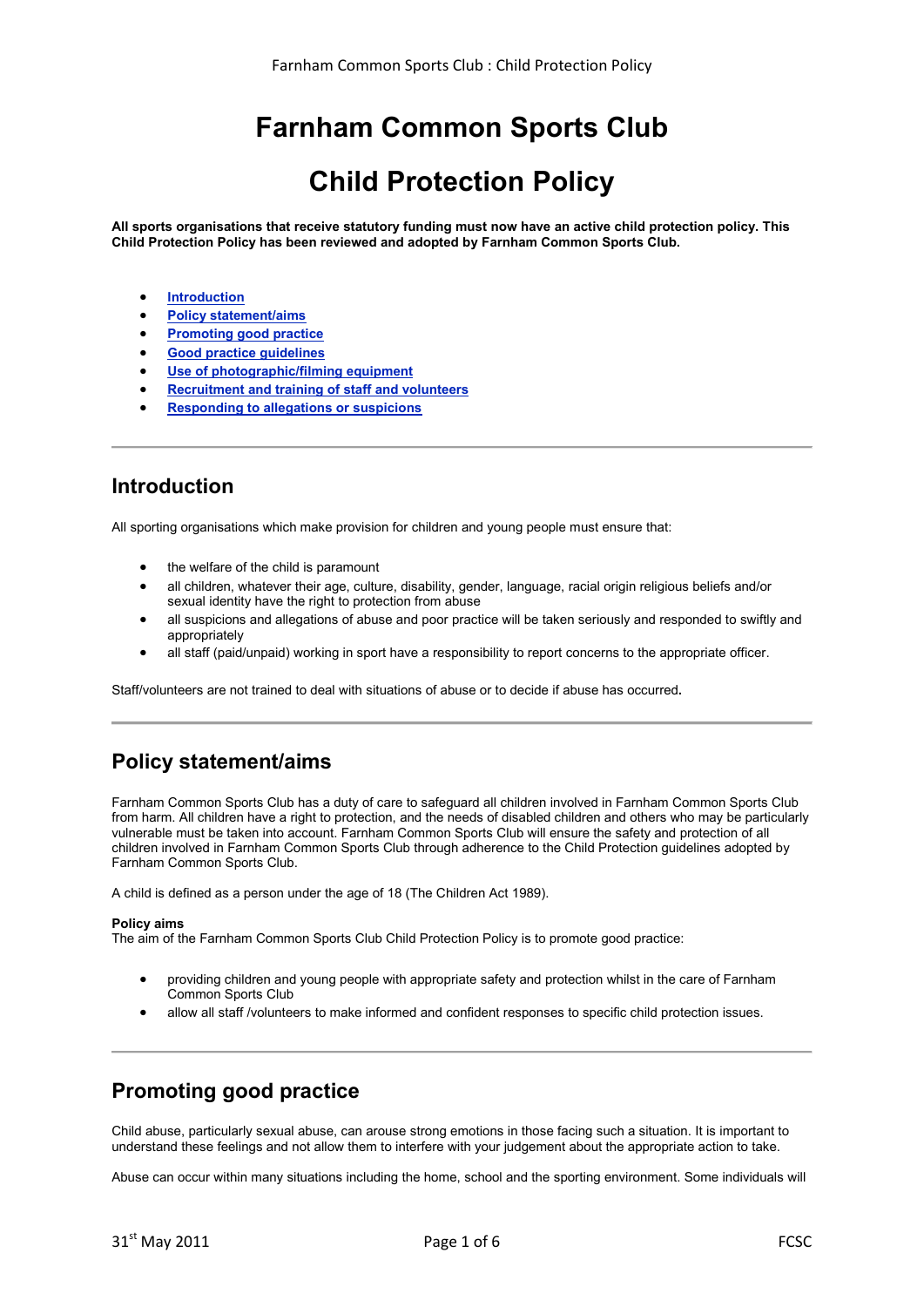actively seek employment or voluntary work with young people in order to harm them. A coach, instructor, teacher, official or volunteer will have regular contact with young people and be an important link in identifying cases where they need protection. All suspicious cases of poor practice should be reported following the guidelines in this document.

When a child enters the club activity having been subjected to child abuse outside the sporting environment, sport can play a crucial role in improving the child's self-esteem. In such instances the club activity organiser must work with the appropriate agencies to ensure the child receives the required support.

**Further Information:** Please visit CPSU examples of good practice and sample policies and procedures .

### **Good practice guidelines**

All personnel should be encouraged to demonstrate exemplary behaviour in order to promote children's welfare and reduce the likelihood of allegations being made. The following are common sense examples of how to create a positive culture and climate.

#### **Good practice means:**

- Always working in an open environment (e.g. avoiding private or unobserved situations and encouraging open communication with no secrets).
- Treating all young people/disabled adults equally, and with respect and dignity.
- Always putting the welfare of each young person first, before winning or achieving goals.
- Maintaining a safe and appropriate distance with players (e.g. it is not appropriate for staff or volunteers to have an intimate relationship with a child or to share a room with them).
- Building balanced relationships based on mutual trust which empowers children to share in the decisionmaking process.
- Making sport fun, enjoyable and promoting fair play.
- Ensuring that if any form of manual/physical support is required, it should be provided openly and according to guidelines provided by the Coach Education Programme. Care is needed, as it is difficult to maintain hand positions when the child is constantly moving. Young people and their parents should always be consulted and their agreement gained.
- Keeping up to date with technical skills, qualifications and insurance in sport.
- Involving parents/carers wherever possible. For example, encouraging them to take responsibility for their children in the changing rooms. If groups have to be supervised in the changing rooms, always ensure parents, teachers, coaches or officials work in pairs.
- Ensuring that if mixed teams are taken away, they should always be accompanied by a male and female member of staff. However, remember that same gender abuse can also occur.
- Ensuring that at tournaments or residential events, adults should not enter children's rooms or invite children into their rooms.
- Being an excellent role model this includes not smoking or drinking alcohol in the company of young people.
- Giving enthusiastic and constructive feedback rather than negative criticism.
- Recoanising the developmental needs and capacity of young people and disabled adults avoiding excessive training or competition and not pushing them against their will.
- Securing parental consent in writing to act *in loco parentis*, if the need arises to administer emergency first aid and/or other medical treatment.
- Keeping a written record of any injury that occurs, along with the details of any treatment given.
- Requesting written parental consent if club officials are required to transport young people in their cars.

#### **Practices to be avoided**

The following should be **avoided** except in emergencies. If cases arise where these situations are unavoidable it should be with the full knowledge and consent of someone in charge in the club or the child's parents. For example, a child sustains an injury and needs to go to hospital, or a parent fails to arrive to pick a child up at the end of a session:

- avoid spending time alone with children away from others
- avoid taking or dropping off a child to an event or activity.

#### **Practices never to be sanctioned**

The following should **never** be sanctioned. You should never:

• engage in rough, physical or sexually provocative games, including horseplay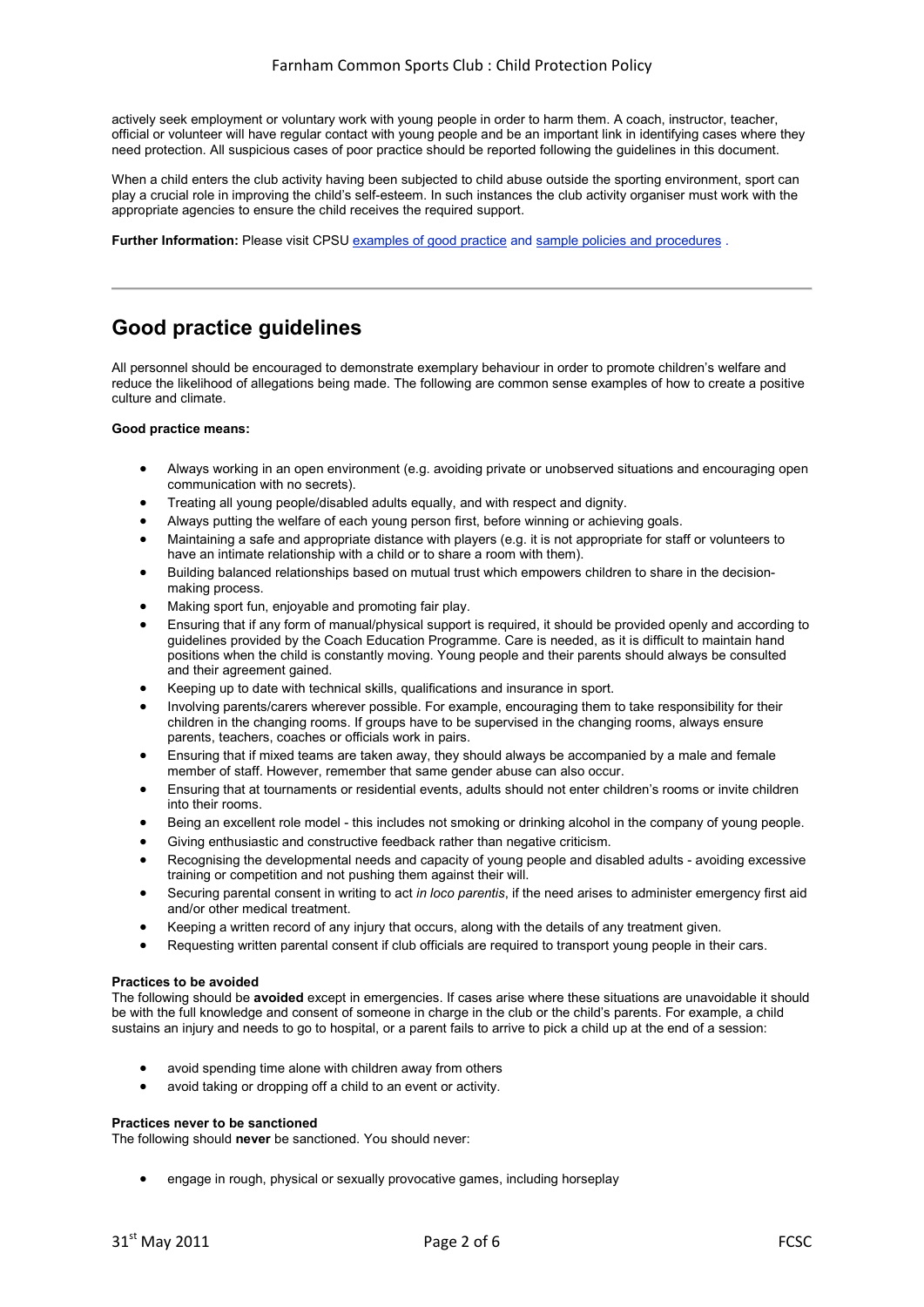- share a room with a child
- allow or engage in any form of inappropriate touching
- allow children to use inappropriate language unchallenged
- make sexually suggestive comments to a child, even in fun
- reduce a child to tears as a form of control
- fail to act upon and record any allegations made by a child
- do things of a personal nature for children or disabled adults, that they can do for themselves
- invite or allow children to stay with you at your home unsupervised.

**N.B.** It may sometimes be necessary for staff or volunteers to do things of a personal nature for children, particularly if they are young or are disabled. These tasks should only be carried out with the full understanding and consent of parents and the players involved. There is a need to be responsive to a person's reactions. If a person is fully dependent on you, talk with him/her about what you are doing and give choices where possible. This is particularly so if you are involved in any dressing or undressing of outer clothing, or where there is physical contact, lifting or assisting a child to carry out particular activities. Avoid taking on the responsibility for tasks for which you are not appropriately trained.

#### **Incidents that must be reported/recorded**

If any of the following occur you should report this immediately to the appropriate officer and record the incident. You should also ensure the parents of the child are informed:

- if you accidentally hurt a player
- if he/she seems distressed in any manner
- if a player appears to be sexually aroused by your actions
- if a player misunderstands or misinterprets something you have done.

### **Use of photographic/filming equipment at sporting events**

There is evidence that some people have used sporting events as an opportunity to take inappropriate photographs or film footage of young and disabled sportspeople in vulnerable positions. All clubs should be vigilant and any concerns should to be reported to the Club Child Protection Officer.

Videoing as a coaching aid: there is no intention to prevent club coaches and teachers using video equipment as a legitimate coaching aid. However, performers and their parents/carers should be made aware that this is part of the coaching programme and their consent obtained, and such films should be stored safely.

### **Recruitment and training of staff and volunteers**

Farnham Common Sports Club recognises that anyone may have the potential to abuse children in some way and that all reasonable steps are taken to ensure unsuitable people are prevented from working with children. Preselection checks must include the following:

- All volunteers/staff should complete an application form. The application form will elicit information about an applicant's past and a self-disclosure about any criminal record.
- Consent should be obtained from an applicant to seek information from the Criminal Records Bureau.
- Two confidential references, including one regarding previous work with children. These references must be taken up and confirmed through telephone contact.
- Evidence of identity (passport or driving licence with photo).

#### **Interview and induction**

All employees (and volunteers) will be required to undergo an interview carried out to acceptable protocol and recommendations. All employees and volunteers should receive an induction, during which:

- A check should be made that the application form has been completed in full (including sections on criminal records and self-disclosures).
- Their qualifications should be substantiated.
- The job requirements and responsibilities should be clarified.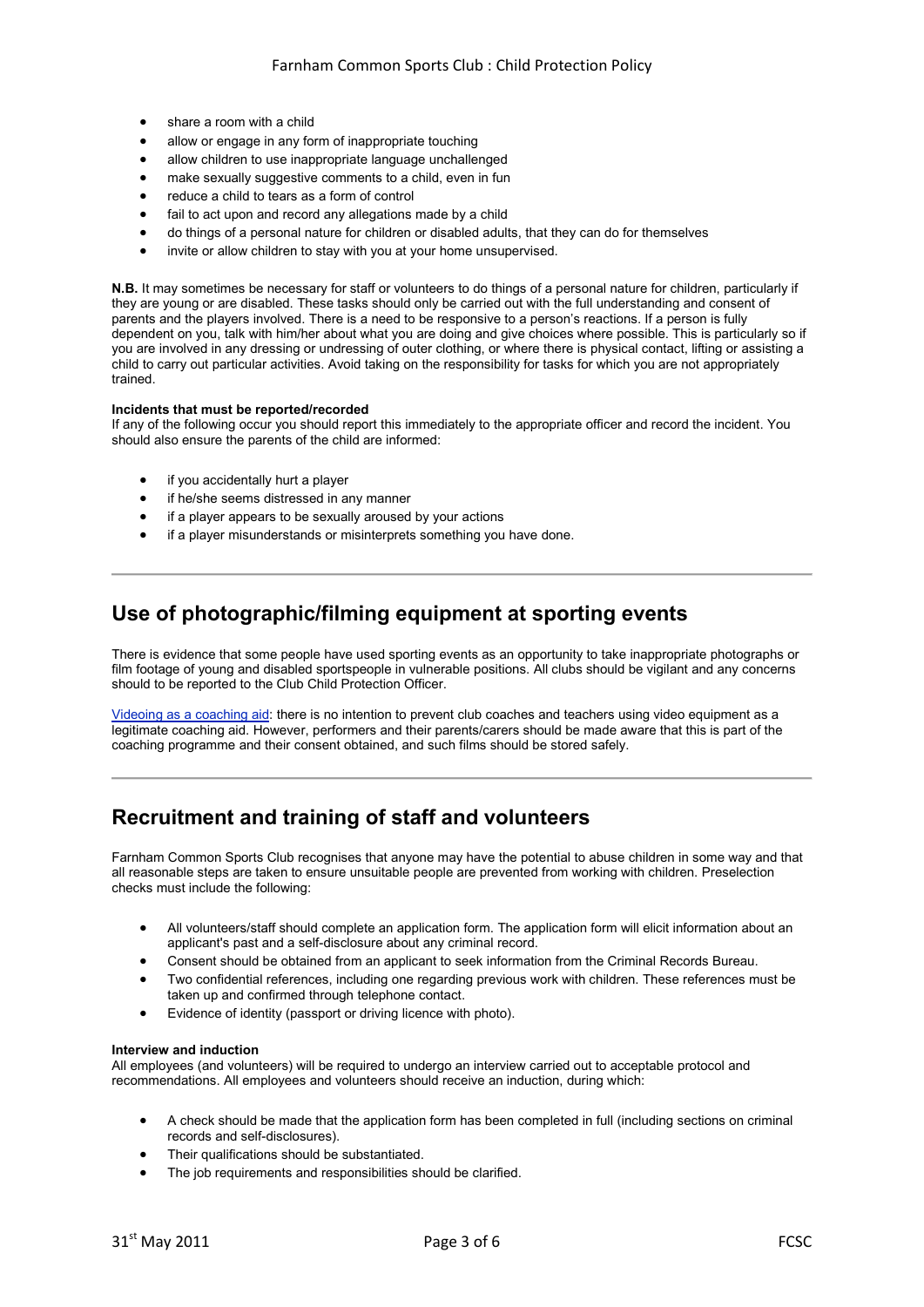- Child protection procedures are explained and training needs are identified.
- They should sign up to the organisation's Code of Ethics and Conduct and Child Protection policy.

#### **Training**

In addition to pre-selection checks, the safeguarding process includes training after recruitment to help staff and volunteers to:

- Analyse their own practice against established good practice, and to ensure their practice is not likely to result in allegations being made.
- Recognise their responsibilities and report any concerns about suspected poor practice or possible abuse.
- Respond to concerns expressed by a child or young person.
- Work safely effectively with children.

Farnham Common Sports Club requires:

- Coaching staff to attend a recognised 3-hour good practice and child protection awareness training workshop, to ensure their practice is exemplary and to facilitate the development of a positive culture towards good practice and child protection.
- Non-coaching staff and volunteers to complete a recognised awareness training on child protection.
- Relevant personnel to receive advisory information outlining good practice and informing them about what to do if they have concerns about the behaviour of an adult towards a young person.
- Relevant personnel to gain a national first aid training (where necessary).
- Attend update training when necessary. Information about meeting training needs can be obtained from Sports Coach UK, the NSPCC, and the Sport Council.

### **Responding to allegations or suspicions**

It is not the responsibility of anyone working in Farnham Common Sports Club, in a paid or unpaid capacity to decide whether or not child abuse has taken place. However there is a responsibility to act on any concerns by reporting these to the appropriate officer or the appropriate authorities.

Farnham Common Sports Club will assure all staff/volunteers that it will fully support and protect anyone, who in good faith reports his or her concern that a colleague is, or may be, abusing a child.

Where there is a complaint against a member of staff there may be three types of investigation:

- a criminal investigation
- a child protection investigation
- a disciplinary or misconduct investigation.

The results of the police and child protection investigation may well influence and inform the disciplinary investigation, but all available information will be used to reach a decision.

#### **Action if there are concerns**

#### **1. Concerns about poor practice:**

- If, following consideration, the allegation is clearly about poor practice; the designated/Club Child Protection Officer will deal with it as a misconduct issue.
- If the allegation is about poor practice by Farnham Common Sports Club's Child Protection Officer, or if the matter has been handled inadequately and concerns remain, it should be reported to the relevant Governing Body officer who will decide how to deal with the allegation and whether or not to initiate disciplinary proceedings.

#### **2. Concerns about suspected abuse:**

• Any suspicion that a child has been abused by either a member of staff or a volunteer should be reported to the Farnham Common Sports Club Child Protection Officer, who will take such steps as considered necessary to ensure the safety of the child in question and any other child who may be at risk.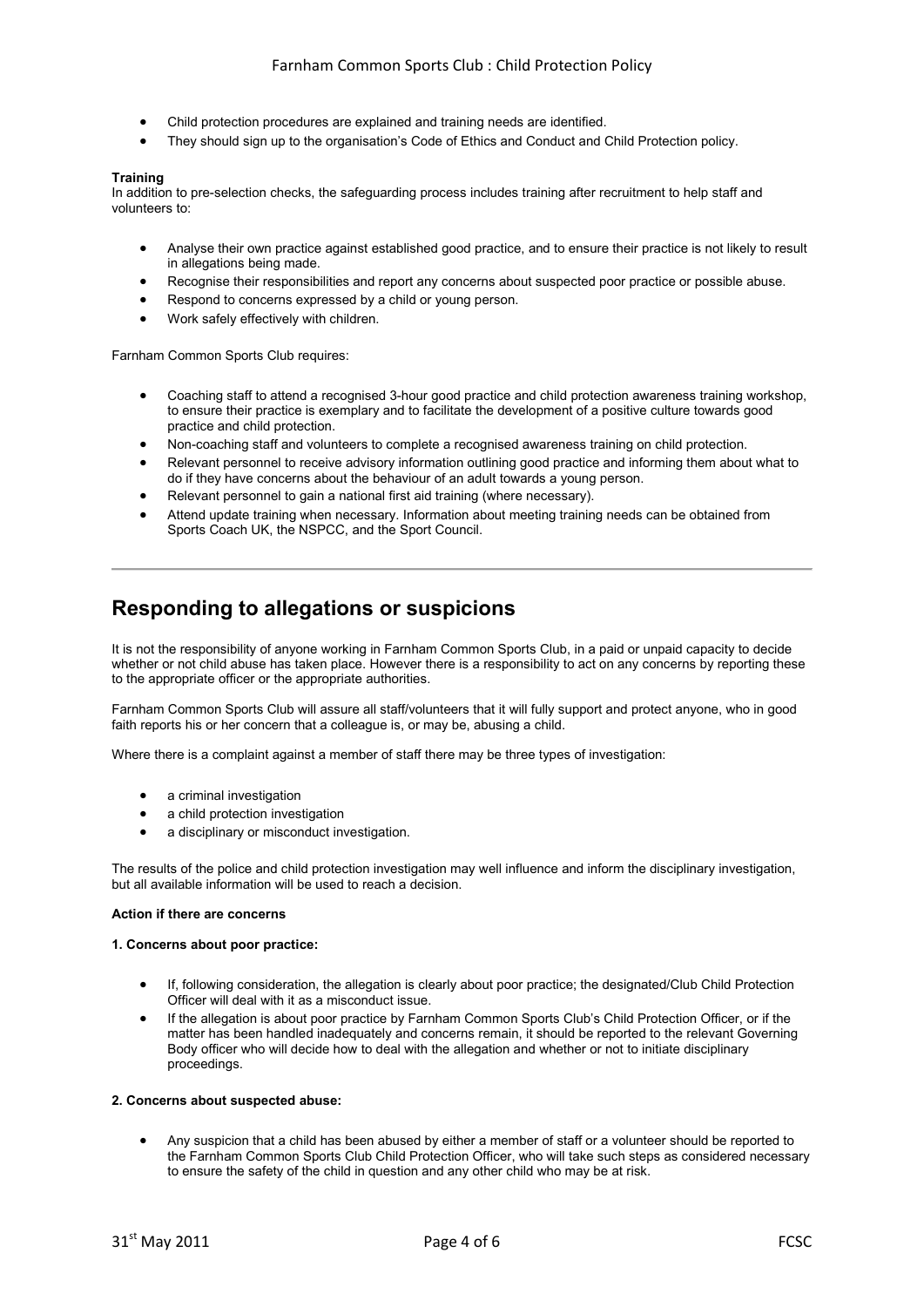- The Farnham Common Sports Club Child Protection Officer will refer the allegation to the social services department who may involve the police.
- The parents or carers of the child will be contacted as soon as possible following advice from the social services department.
- The Farnham Common Sports Club Child Protection Officer should also notify the relevant the Governing Body officer who in turn will inform the Governing Body Child Protection Officer who will deal with any media enquiries.
- If the Farnham Common Sports Club Child Protection Officer is the subject of the suspicion/allegation, the report must be made to the appropriate Manager or in his/her absence the Governing Body Child Protection Officer who will refer the allegation to Social Services.

#### **Confidentiality**

Every effort should be made to ensure that confidentiality is maintained for all concerned. Information should be handled and disseminated on a need to know basis only. This includes the following people:

- the Club Child Protection Officer
- the parents of the person who is alleged to have been abused
- the person making the allegation
- social services/police
- the Farnham Common Sports Club Regional Development Manager and the Governing Body Child Protection **Officer**

Seek social services advice on who should approach the alleged abuser (or parents if the alleged abuser is a child).

Information should be stored in a secure place with limited access to designated people, in line with data protection laws (e.g. that information is accurate, regularly updated, relevant and secure).

#### **Internal enquiries and suspension**

- The Farnham Common Sports Club Child Protection Officer will make an immediate decision about whether any individual accused of abuse should be temporarily suspended pending further police and social services inquiries.
- Irrespective of the findings of the social services or police inquiries the Farnham Common Sports Club Disciplinary Committee will assess all individual cases to decide whether a member of staff or volunteer can be reinstated and how this can be sensitively handled. This may be a difficult decision; particularly where there is insufficient evidence to uphold any action by the police. In such cases, the Farnham Common Sports Club Disciplinary Committee must reach a decision based upon the available information which could suggest that on a balance of probability, it is more likely than not that the allegation is true. The welfare of the child should remain of paramount importance throughout.

Support to deal with the aftermath of abuse:

- Consideration should be given to the kind of support that children, parents and members of staff may need. Use of helplines, support groups and open meetings will maintain an open culture and help the healing process. The British Association for Counselling Directory is available from The British Association for Counselling, 1 Regent Place, Rugby CV21 2PJ, Tel: 01788 550899, Fax: 01788 562189, E-mail: bac@bacp.co.uk, Internet: www.bacp.co.uk .
- Consideration should be given to what kind of support may be appropriate for the alleged perpetrator.

#### **Allegations of previous abuse**

Allegations of abuse may be made some time after the event (e.g. by an adult who was abused as a child or by a member of staff who is still currently working with children).

Where such an allegation is made, the club should follow the procedures as detailed above and report the matter to the social services or the police. This is because other children, either within or outside sport, may be at risk from this person. Anyone who has a previous criminal conviction for offences related to abuse is automatically excluded from working with children. This is reinforced by the details of the Protection of Children Act 1999.

#### **Action if bullying is suspected**

If bullying is suspected, the same procedure should be followed as set out in 'Responding to suspicions or allegations' above.

Action to help the victim and prevent bullying in sport: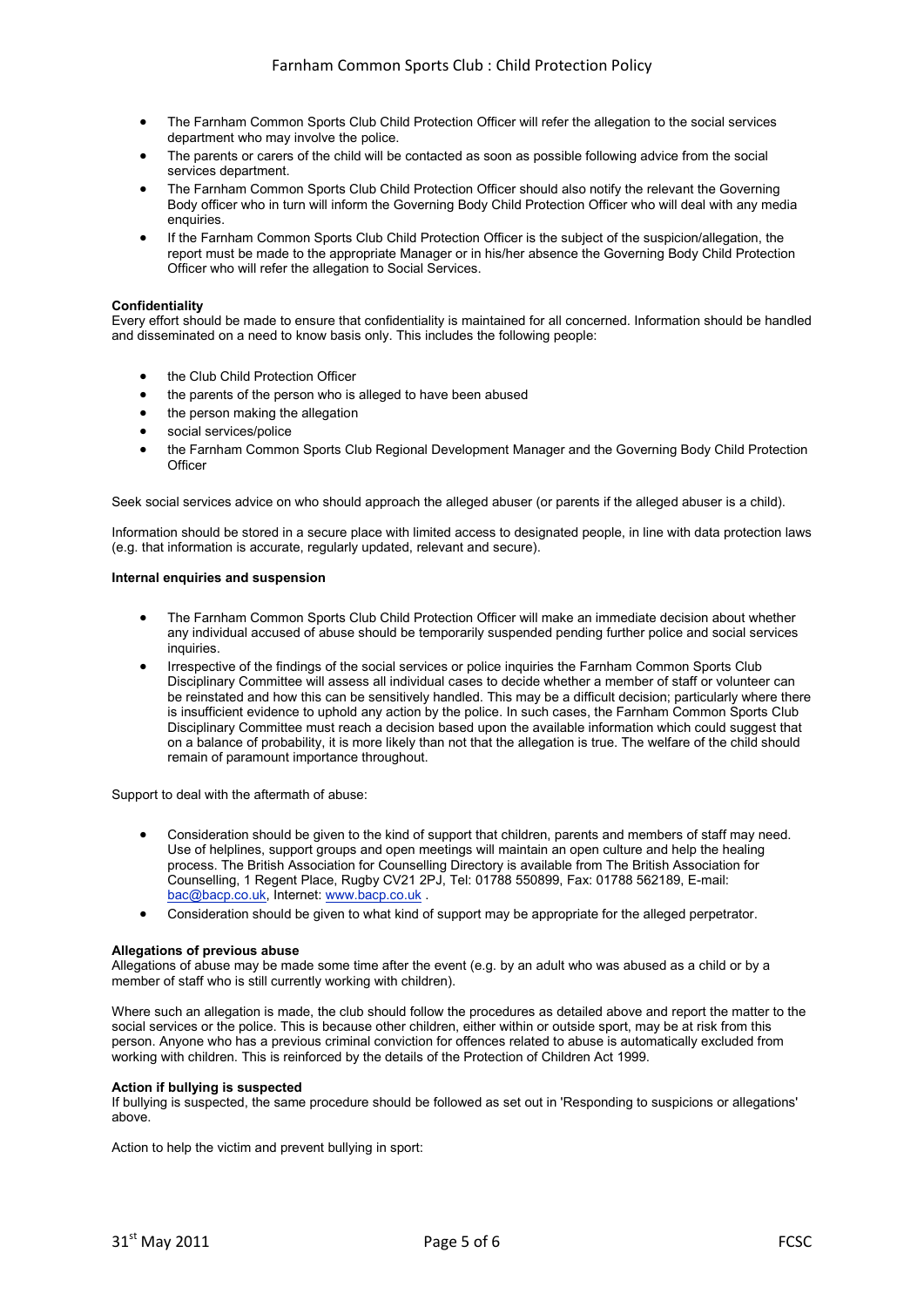- Take all signs of bullying very seriously.
- Encourage all children to speak and share their concerns (It is believed that up to 12 children per year commit suicide as a result of bullying, so if anyone talks about or threatens suicide, seek professional help immediately). Help the victim to speak out and tell the person in charge or someone in authority. Create an open environment.
- Investigate all allegations and take action to ensure the victim is safe. Speak with the victim and the bully(ies) separately.
- Reassure the victim that you can be trusted and will help them, although you cannot promise to tell no one else.
- Keep records of what is said (what happened, by whom, when).
- Report any concerns to the Club Child Protection Officer or the school (wherever the bullying is occurring).

#### **Action towards the bully(ies):**

- Talk with the bully(ies), explain the situation, and try to get the bully (ies) to understand the consequences of their behaviour. Seek an apology to the victim(s).
- Inform the bully's parents.
- Insist on the return of 'borrowed' items and that the bully(ies) compensate the victim.
- Provide support for the victim's coach.
- Impose sanctions as necessary.
- Encourage and support the bully(ies) to change behaviour.
- Hold meetings with the families to report on progress.
- Inform all organisation members of action taken.
- Keep a written record of action taken.
- Most 'low level' incidents will be dealt with at the time by coaches and volunteers. However, if the bullying is severe (e.g. a serious assault), or if it persists despite efforts to deal with it, incidents should be referred to the designated/Club Child Protection Officer as in "responding to suspicions or allegations" above.

#### **3. Concerns outside the immediate sporting environment (e.g. a parent or carer):**

- Report your concerns to the Club Child Protection Officer, who should contact social services or the police as soon as possible. **See 4. below for the information social services or the police will need** :
- If the Club Child Protection Officer is not available, the person being told of or discovering the abuse should contact social services or the police immediately.
- Social Services and the Club Child Protection Officer will decide how to involve the parents/carers.
- The Club Child Protection Officer should also report the incident to the Farnham Common Sports Club Governing Body. The Governing Body should ascertain whether or not the person/s involved in the incident play a role in Farnham Common Sports Club and act accordingly.
- Maintain confidentiality on a **need to know** basis only.
- See 4 below regarding information needed for social services.

#### **4. Information for social services or the police about suspected abuse**

To ensure that this information is as helpful as possible, a detailed record should always be made at the time of the disclosure/concern, which should include the following:

- The child's name, age and date of birth of the child.
- The child's home address and telephone number.
- Whether or not the person making the report is expressing their own concerns or those of someone else.
- The nature of the allegation. Include dates, times, any special factors and other relevant information.
- Make a clear distinction between what is fact, opinion or hearsay.
- A description of any visible bruising or other injuries. Also any indirect signs, such as behavioural changes.
- Details of witnesses to the incidents.
- The child's account, if it can be given, of what has happened and how any bruising or other injuries occurred.
- Have the parents been contacted?
- If so what has been said?
- Has anyone else been consulted? If so record details.
- If the child was not the person who reported the incident, has the child been spoken to? If so what was said?
- Has anyone been alleged to be the abuser? Record details.
- Where possible referral to the police or social services should be confirmed in writing within 24 hours and the name of the contact who took the referral should be recorded.